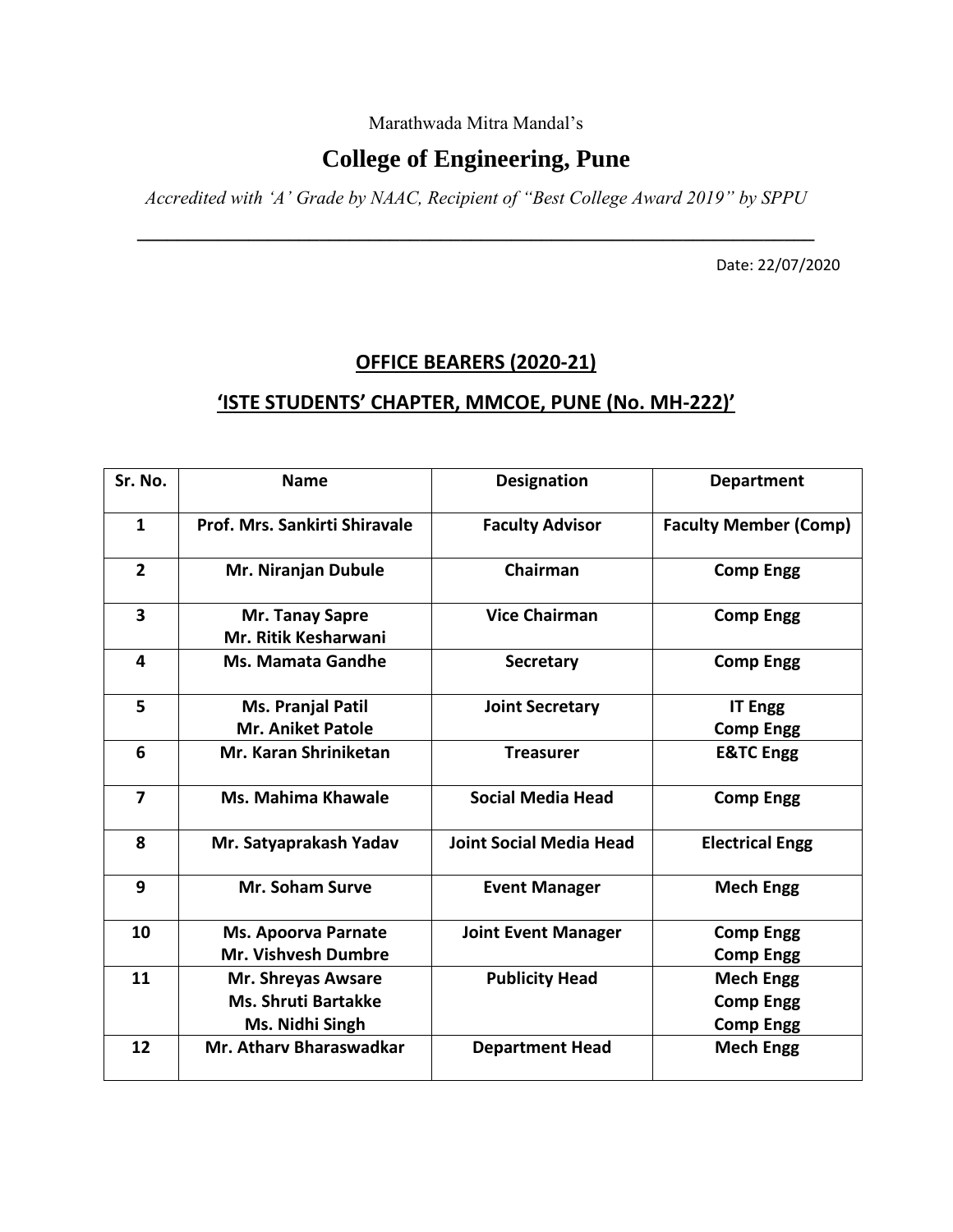| 13 | <b>Ms. Mahek Khot</b>                           | <b>Department Head</b>        | <b>Electrical Engg</b> |
|----|-------------------------------------------------|-------------------------------|------------------------|
| 14 | <b>Ms. Akalpita Umate</b>                       | <b>Department Head</b>        | <b>E&amp;TC Engg</b>   |
| 15 | Ms. Samruddhi Velapurkar                        | <b>Department Head</b>        | <b>IT Engg</b>         |
| 16 | <b>Ms. Archita Palkar</b>                       | <b>Department Head</b>        | <b>Comp Engg</b>       |
| 17 | <b>Mr. Shubhankar Khade</b>                     | <b>Department Coordinator</b> | <b>Mech Engg</b>       |
| 18 | Mr. Atharva Waduskar                            | <b>Department Coordinator</b> | <b>E&amp;TC Engg</b>   |
| 19 | Mr. Bhagyesh Hatwalne<br>Mr. Abhishek Lalwani   | <b>Department Coordinator</b> | <b>IT Engg</b>         |
| 20 | Mr. Om Mokashi<br><b>Ms. Sanskruti Chilvery</b> | <b>Department Coordinator</b> | <b>Comp Engg</b>       |

### **SUPPORT TEAM (2020-21)**

## **'ISTE STUDENTS' CHAPTER, MMCOE, PUNE (No. MH-222)'**

| Sr. No.        | <b>Name</b>             |                         | <b>Designation</b>  | <b>Department</b>    |
|----------------|-------------------------|-------------------------|---------------------|----------------------|
| 1              | Ms. Nishita Kale        | Mr. Gauray Sonavane     | <b>Support Team</b> | <b>Mech Engg</b>     |
| $\overline{2}$ | Ms. Saakshi Shalgaonkar | Mr. Sujay Bhagwat       | <b>Support Team</b> | <b>E&amp;TC Engg</b> |
|                | Mr. Tejas Joshi         |                         |                     |                      |
| 3              | Mr. Vishwajeet Deshmukh | Ms. Anushka Vaidya      | <b>Support Team</b> | <b>IT Engg</b>       |
|                | Ms. Anisha Kango        | Mr. Harsh Gangawane     |                     |                      |
|                | Ms. Rucha Kulkarni      | <b>Ms. Trupti Reddy</b> |                     |                      |
|                | Mr. Shreyas Kulkarni    | Mr. Atharva Bapat       |                     |                      |